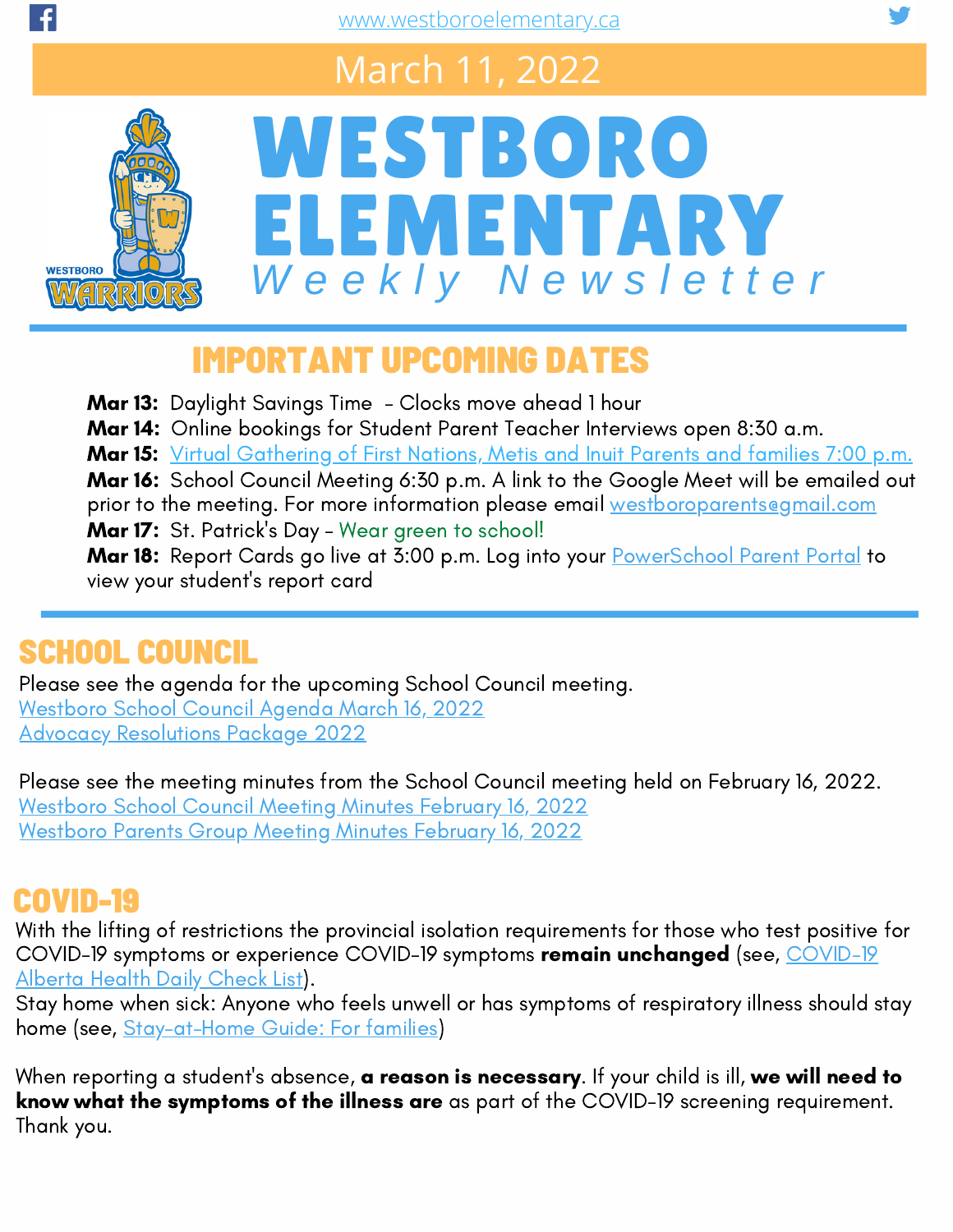#### AI STUDENT PARENT TEACHER INTER

March 22 and 23, 2022 (4 - 7 p.m.)

#### Bookings open Monday, March 14 at 8:30 a.m. and close on Monday, March 21 at 3:00 p.m.

Now you can book school interviews for the times that suit your family. Go to [www.schoolinterviews.ca](https://www.schoolinterviews.ca/book/closed?z=XYPGtV) and follow these simple instructions.

Simply enter the code: **w9kpx** or use the QR Code below



- 1. Enter your details.
- 2. Select the teachers you wish to see.
- 3. Select the appointment times that suit your family best.

When you click **FINISH**, your interview timetable will be emailed to you automatically. If you do not receive your email immediately - check your junk mail folder.

#### ITEMS REQUEST

As is tradition at Westboro, our grade 6 students will be working on a STOMP-style project in Music and Drama after spring break. Mrs. Richard is looking for a variety of odd, miscellaneous items. If you have any of the following items and are no longer in need of them, please contact Mrs. Richard at **[courtney.richard@eips.ca](mailto:courtney.richard@eips.ca).** We will be unable to return them as they get quite damaged and worn in our many practices due to the nature of this project. With thanks for your consideration!

- Plastic baby bottles, sippy cups, smaller baby toys (blocks, etc.)
- Walkers/Canes
- Diaper boxes
- Sturdy play food (wood would be ideal)
- Globe doesn't matter if it is to date
- Crayon Box (crayons not needed)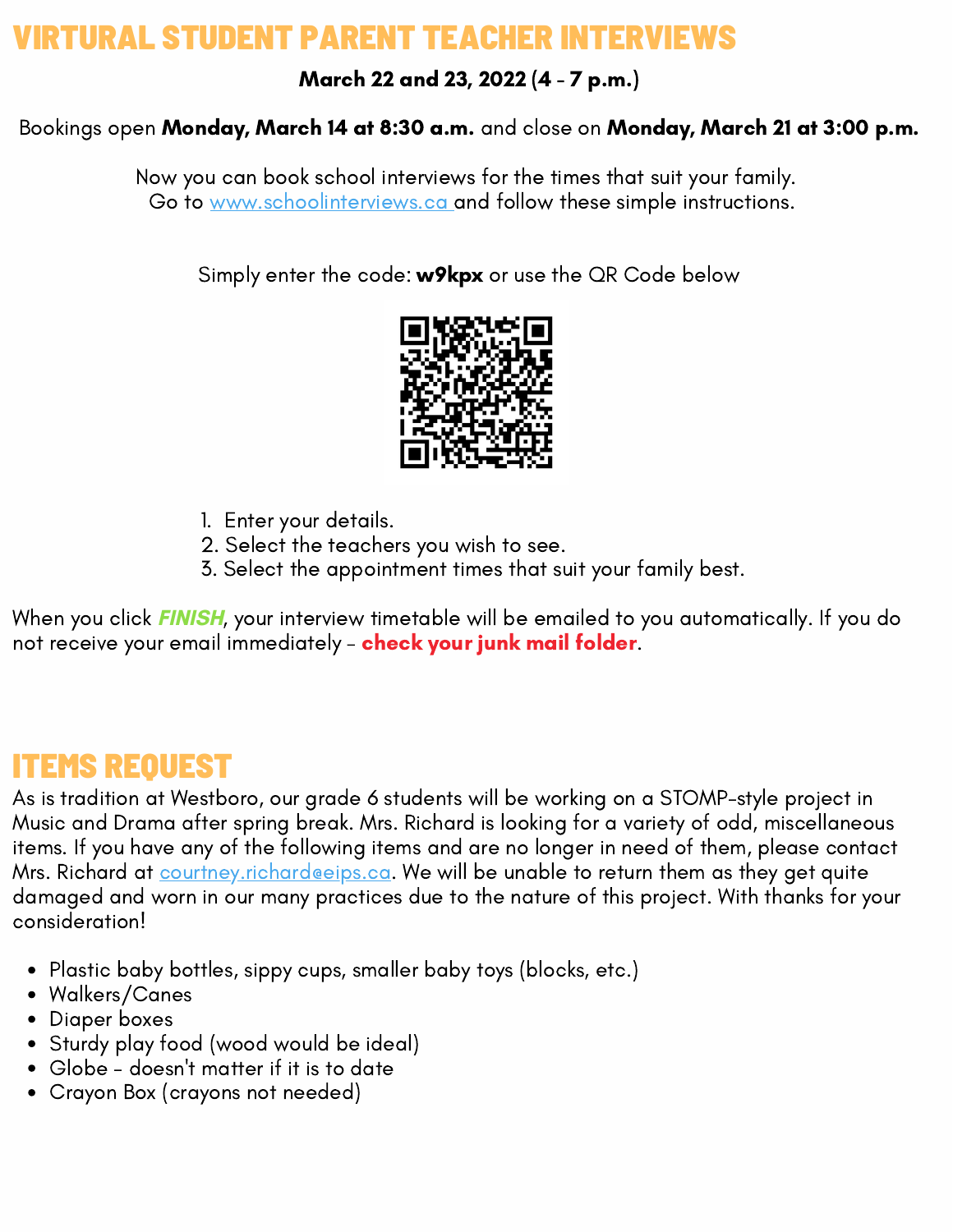#### **WESTBORO WARRIOR'S KNEE SLAPPER CONTEST**

Mrs. Perrotto and the PLACE 2 team would like to send out a grateful Hardy-Har-Har to everyone for entering our Warrior Knee Slapper Joke Contest.

Natasha and Naomi from 6L and Taylor and Alexander from 6R helped to sort out over 100 SPRING themed jokes and choose 1 winner from each grade!

Winning jokes are now displayed on our spring themed courtyard windows for everyone to see as they walk by!

Every morning in our announcements will have 1 new joke read from the contest starting with our winners so we can "Spring Forward with Laughter!"

Our Winners are:

**Casey from KL** 

Nolon from 1L

Amelio 2L

Brayden 3R

Savannah 4L

Emmo 5R

Abnijot 6R

**Charlie PLACE 2** 

Ms. T from STEPS Classroom



AND finally, the joke with the most entries was:

How excited was the gardener about Spring?

He was so excited that he "wet his plants" WAKKA! WAKKA! **WAKKA!**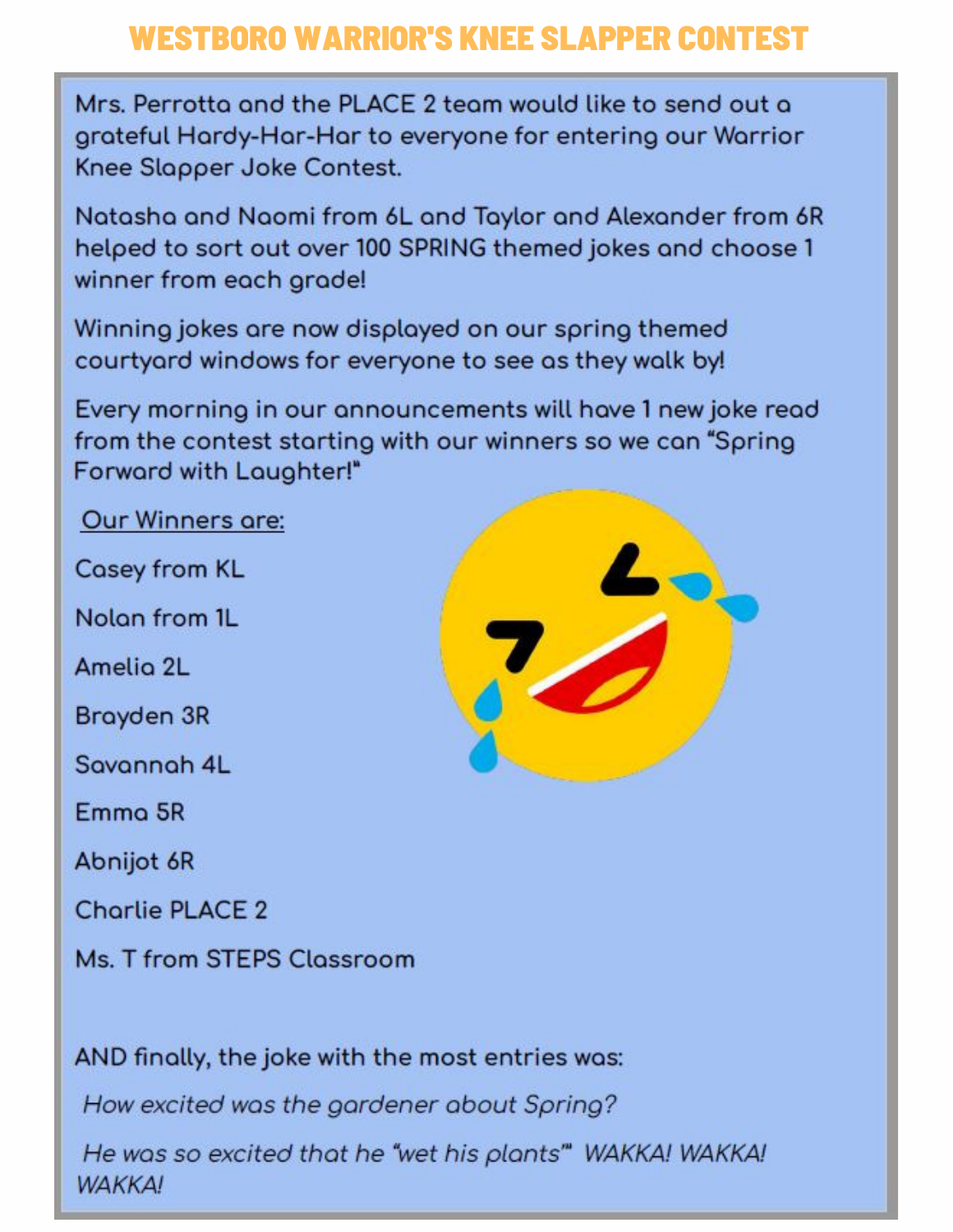#### REGISTRATION FORM FOR VIRTUAL FAMILY GATHERINGS MARCH 15

- Many thanks to those who joined us in January and February. In the last meeting, Elder Wilson started us off with a prayer and we heard from our friends at Rupertsland Institute about programs and supports for Métis children and families. For our last meeting, we would like to hear from you about what you would like to see next year regarding Indigenous Education and supports.
- We look forward to seeing you all again. If you have any questions, comments, or concerns please email one of us at:
	- [jeremy.albert@eips.ca](mailto:jeremy.albert@eips.ca)
	- harlee.mcarthureeips.ca
	- [cheryl.devin@eips.ca](mailto:cheryl.devin@eips.ca)
- Sessions will take place online using Microsoft Teams Meetings. Join on your computer or mobile app. If you are interested in attending, fill out the [registration](https://docs.google.com/forms/d/e/1FAIpQLSes2gwmqjwAt4f3knubjGvpTxClHL1n-p-nGL01dqMN3uePqA/viewform) form and the link will be emailed to you on March 14th

#### DIGENOUS LANGUAGE SURVEY

- 2022 marks the beginning of the Decade of Indigenous Languages as declared by The United Nations General Assembly. The First Nations, Métis and Inuit Education team would like to begin gathering information that informs us on how to move forward with language learning opportunities for EIPS students and families.
- o We invite families to complete a short online [survey](https://docs.google.com/forms/d/e/1FAIpQLSdK7reWPx0ViA1oniEqrgvlf6fImNHGb6Wk9E59_tV1wz1Vfg/viewform) as one of our first steps in envisioning what language learning can look like in our Division.
- We're excited to think of the possibilities for students and families and thank you in advance for your input and ideas.
- Thank you also to the family members in our January and February virtual gathering for sharing their wishes for Indigenous language opportunities.

#### ELDERBEARY DAY

- Elderbeary day takes place on March 20
- o Please see the link to learn more: <https://fncaringsociety.com/elderbeary-day>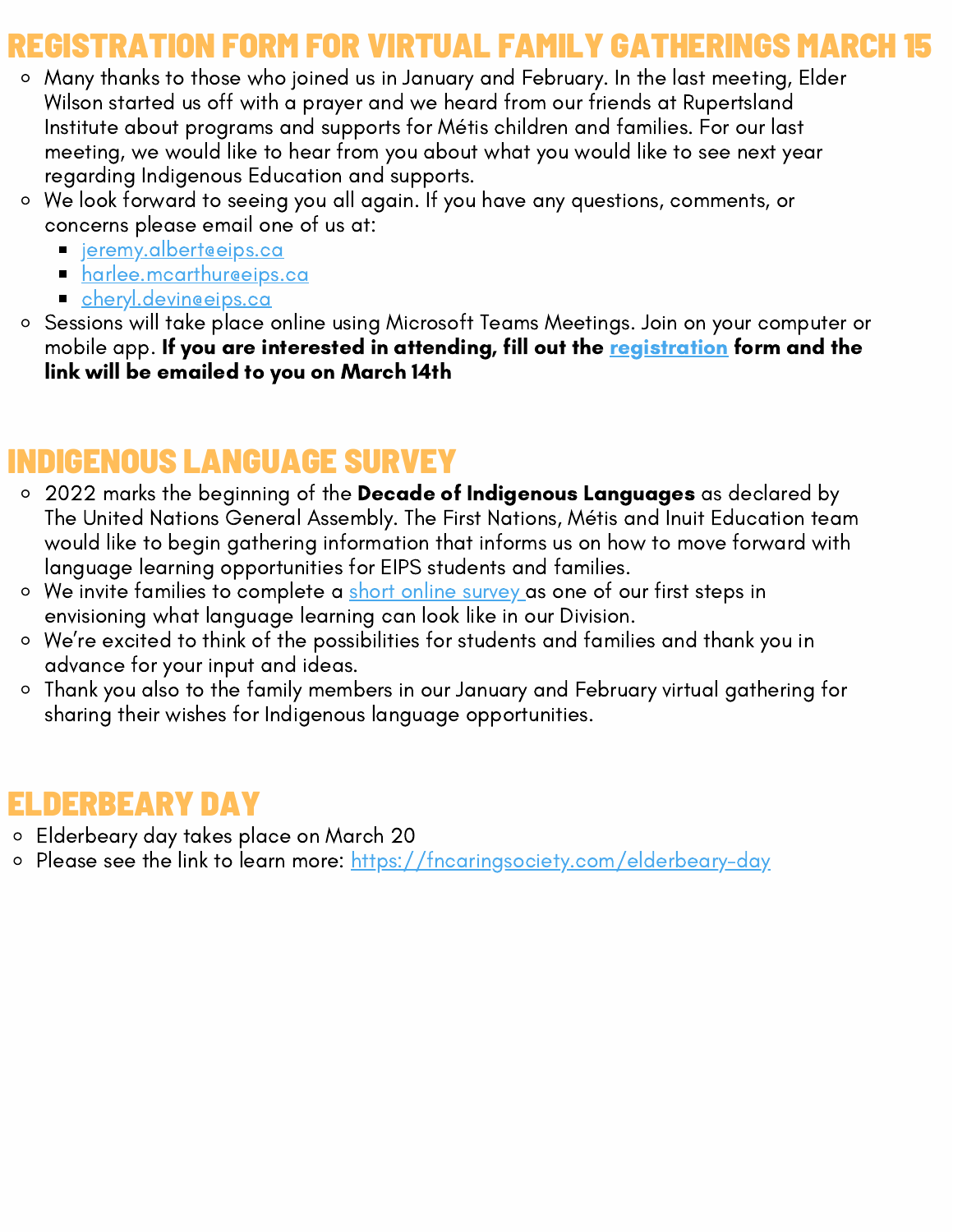#### **FUNDRAISER INFORMATION**

A Big Thank you to our Students and Parents for making the Pizza Kit fundraiser so successful!

We raised \$3250 and kids should see the new book bin and scooter rack this spring!

**Crazy Hair Day is March 24!** 





**Mud Sweat and Gears Sherwood Park** 

**McDonald's on Wye Rd** 

Circle K on Granada Blvd

**& Confetti Sweets** 



#### Winners of prizes will be announced next week!!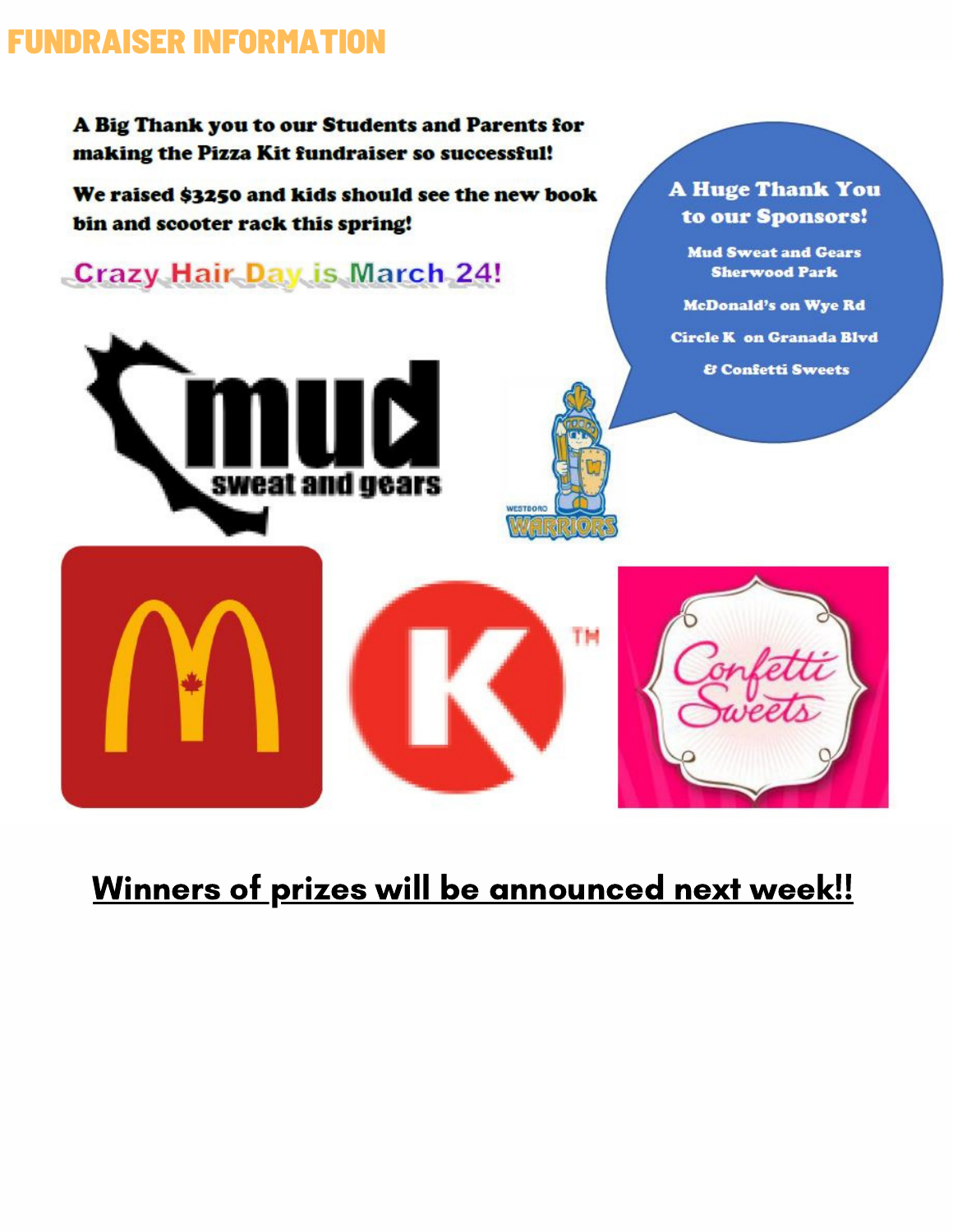#### MEASURING SUCCESS: COMPLETE THIS YEAR'S ALBERTA EDUCATION ASSURANCE SURVEY

Once again, Alberta Education is surveying teachers, students and families through its annual Alberta Education Assurance (AEA) Survey. The survey acts as an annual check-up on the province's education system. Every year, Alberta Education conducts the survey to gather information about the quality of education provided by Alberta schools and school authorities. The survey looks at various measures such as education quality, citizenship, family involvement, engagement levels, school climate and student wellness.

Throughout March, Grade 4 students and teachers at Westboro Elementary are completing the survey online at the school. Student participation is voluntary and completely anonymous. Students are assigned a random username and password to ensure survey responses aren't linked to any individual student. The survey doesn't take long to complete and is done within the school day during regular class time.

Additionally, parents and guardians of students in grades 4, 7 and 10 are also asked to take a survey, either online or by mail. Alberta Education will send families information about the survey directly. As with the student and teacher survey, it's anonymous and asks questions about your school experiences. If you have a child in grades 4, 7 or 10, we encourage you to participate. The survey deadline is March 25, 2022.

Results from the AEA Survey are provided to Elk Island Public Schools each spring. The Division then uses the data to inform its four-year education plan, school education plans and strategies for continuous improvement. Each fall, the results are also shared with EIPS families and school communities in the Division's Annual Education Results Report.

RELATED INFORMATION AEA [Survey:](https://www.alberta.ca/assets/documents/edc-alberta-education-assurance-survey-parent-letter.pdf) Parent letter **AEA Survey: [Methodology](https://open.alberta.ca/publications/alberta-education-assurance-survey) for rate calculation** Assurance and [Accountability:](https://www.alberta.ca/accountability-education-system.aspx) Alberta's K-12 education system